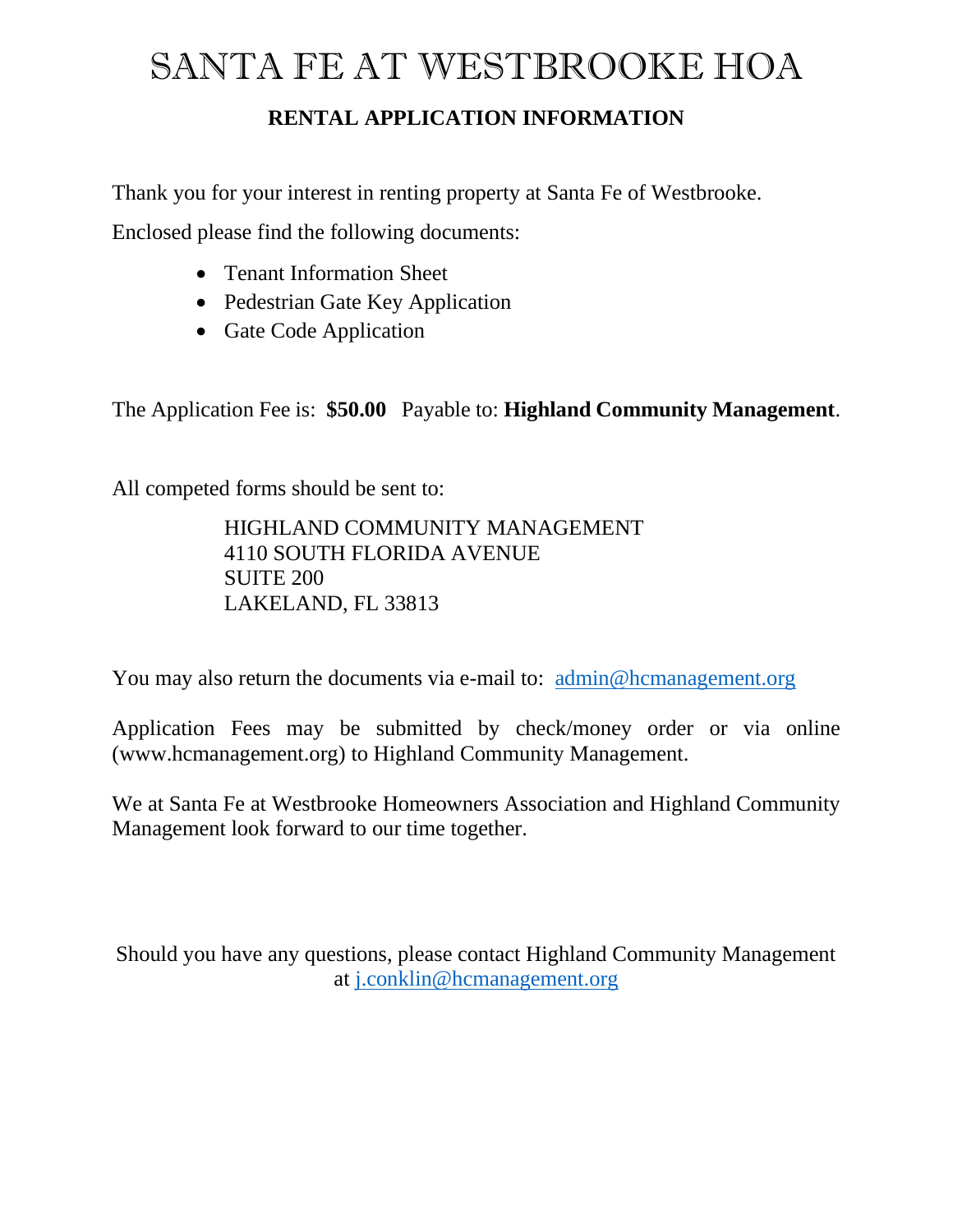## SANTA FE AT WESTBROOKE HOA

### **TENANT INFORMATION SHEET**

admin@hcmanagement.org

To be completed for all instances of leasing a home within the community.

| Address of Unit:                                       | <u> 2000 - Jan Barnett, fransk politik (d. 1888)</u> |     |                                       |                                                                                                                            |  |
|--------------------------------------------------------|------------------------------------------------------|-----|---------------------------------------|----------------------------------------------------------------------------------------------------------------------------|--|
|                                                        |                                                      |     |                                       |                                                                                                                            |  |
| Tenant(s) Name:                                        |                                                      |     |                                       | <u> 1989 - Johann John Stone, market fan de Amerikaanske kommunister fan de Amerikaanske kommunister fan de Amerikaans</u> |  |
|                                                        |                                                      |     |                                       |                                                                                                                            |  |
| Please list ALL occupants who will reside in the home: |                                                      |     |                                       |                                                                                                                            |  |
| Name                                                   |                                                      | Age | <b>Relationship to Primary Tenant</b> |                                                                                                                            |  |
|                                                        |                                                      |     |                                       |                                                                                                                            |  |
|                                                        |                                                      |     |                                       |                                                                                                                            |  |
|                                                        |                                                      |     |                                       | How many pets? Dogs ________ Cats ________ Other Pets _______ (What kind ______________)                                   |  |
|                                                        |                                                      |     |                                       |                                                                                                                            |  |
|                                                        |                                                      |     |                                       |                                                                                                                            |  |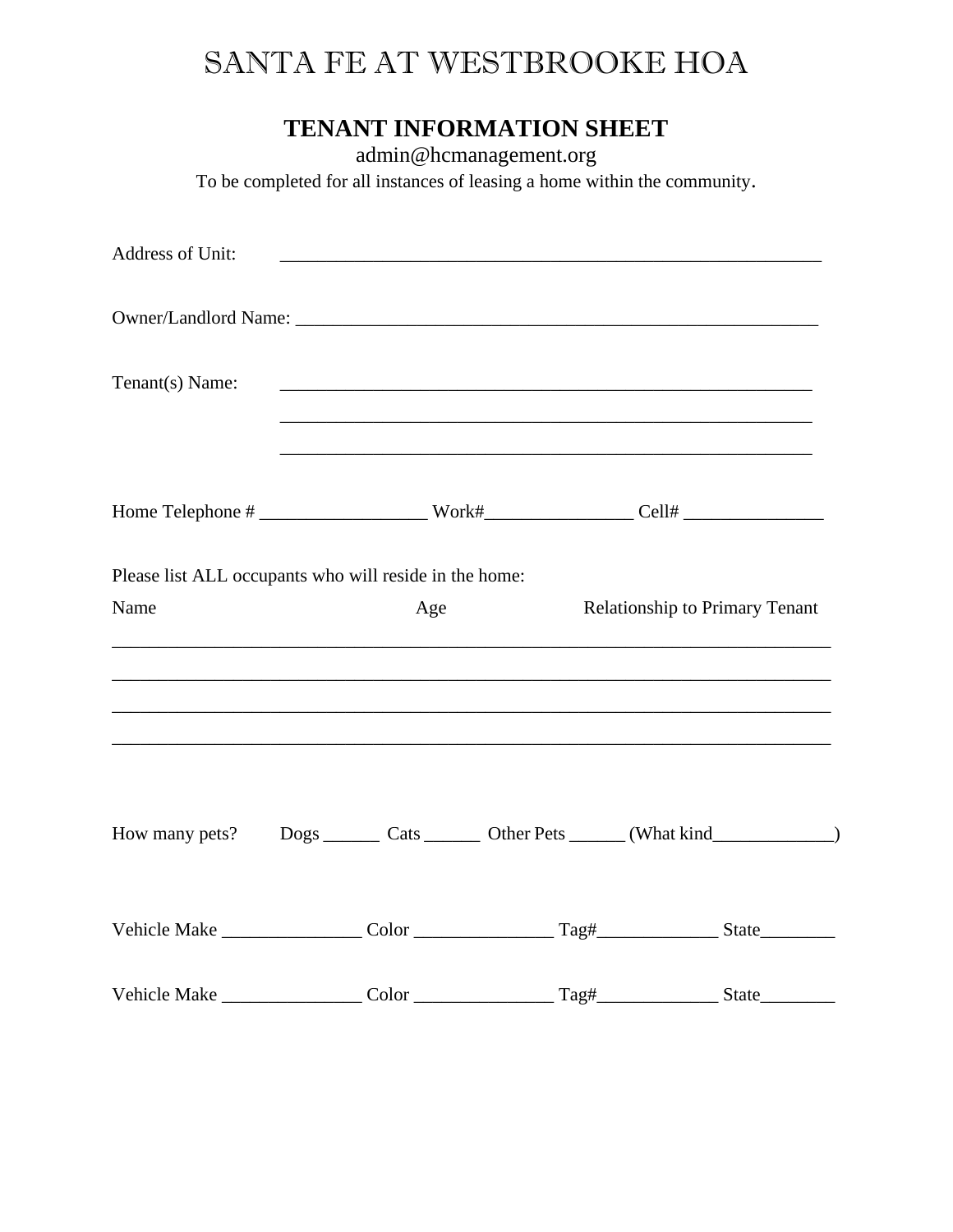Please provide the following attachments with this completed document to the management company:

• Copy of the executed lease

Santa Fe at Westbrooke Homeowners Association is a deed restricted community as such, I/We agree to abide by the Covenants, Conditions, Restrictions, and easements of the Association. I further understand that if I/We fail to comply with the community's governing documents, or Florida Statutes and laws, action will be taken against me and I will be responsible for paying any fees that accrue including attorney fees, if necessary.

\_\_\_\_\_\_\_\_\_\_\_\_\_\_\_\_\_\_\_\_\_\_\_\_\_\_\_\_\_\_\_\_\_\_ \_\_\_\_\_\_\_\_\_\_\_\_\_\_\_\_\_\_\_\_\_\_\_\_\_\_\_\_\_\_\_\_\_\_\_

Signature of Tenant Signature of Tenant